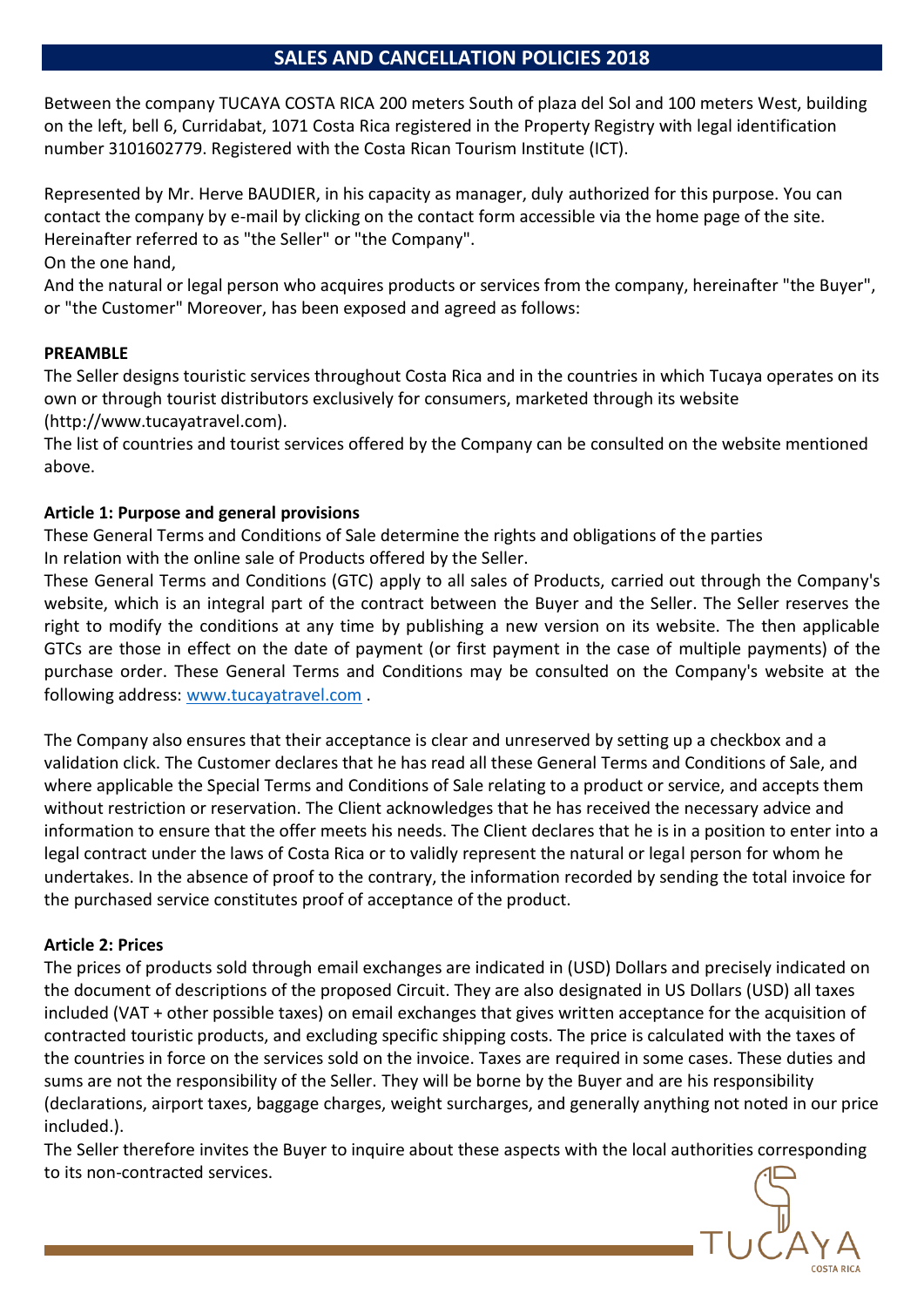### **Article 3: Conclusion of the online contract**

The Customer shall follow a series of steps specific to each Product offered by the Seller to be able to complete his order. However, the steps described below are systematic: ➢

Information on the essential characteristics of the Product; ➢ Product Selection, if necessary of its options and indication of the Customer's essential information (identification, address, etc.);  $\triangleright$ 

Acceptance of these General Terms and Conditions of Sale. > Verification of the elements of the order and, if necessary, error correction.➢ Follow-up of payment instructions, and payment of the products. ➢ Product delivery The Customer will then receive confirmation by email of payment for the order, as well as an acknowledgement of receipt of the order confirming it. He will receive a PDF copy of these general terms and conditions of sale. For the products delivered, this delivery will be made to the address indicated by the Customer. For the purpose of good execution of the order, and in accordance with Article 1316-1 of the Civil Code, the Client undertakes to provide its true identifying information. The Seller reserves the right to refuse the order, for example for any abnormal request, made in bad faith or for any legitimate reason.

### **Article 4: Products and Services**

The essential characteristics of the goods, services and their respective prices are made available to the Buyer through the various e-mail exchanges with the company. The customer certifies that he has received a detailed description of the stay as well as the terms of payment, date of travel and execution of the contract. The Seller undertakes to honor the Customer's order within the limits of available Product stocks only. Failing this, the Seller shall inform the Customer. This contractual information is presented in detail and in French. In agreement with the service sold to the customer following his authorization, they are summarized and confirmed during the validation of the order. The parties agree that illustrations or photos of products offered for sale have no contractual value. The validity period of the Products' offer and their prices are specified on the Company's websites, as well as the minimum duration of the contracts offered when they relate to a continuous or periodic supply of products or services. Except in the case of special conditions, the rights granted hereunder are only granted to the natural person signing the order (or the person holding the email address provided) In accordance with the legal provisions regarding conformity and hidden defects, the Seller shall refund or exchange products that do not correspond to the order under the cancellation conditions.

#### **Article 5: Title Retention Clause**

The Seller is subject to the ethical rules and laws of the country where it operates and undertakes to respect the rules and conditions of each of its selected suppliers: hotels, bars, restaurants, carriers, museums, car rentals, guided tours, tourist attractions, and any other entity that has been contracted in a program organized by the Seller.

### **Article 6: Unilateral liability of the Buyer**

Each customer is required to comply with the police regulations, customs and health regulations at all times during the trip. Under no circumstances can the Seller replace the individual responsibility of his customers, who must assume responsibility for obtaining all administrative formalities before departure (passport valid 6 months before and after the date of return from the trip) and for the entire duration of the trip, including the completion of consular procedures, customs and health formalities. The failure to comply with these rules, the impossibility of the Customer to submit documents in good standing, any delay or non-acceptance in the territory imply the sole responsibility of the participant, who will bear the costs incurred.

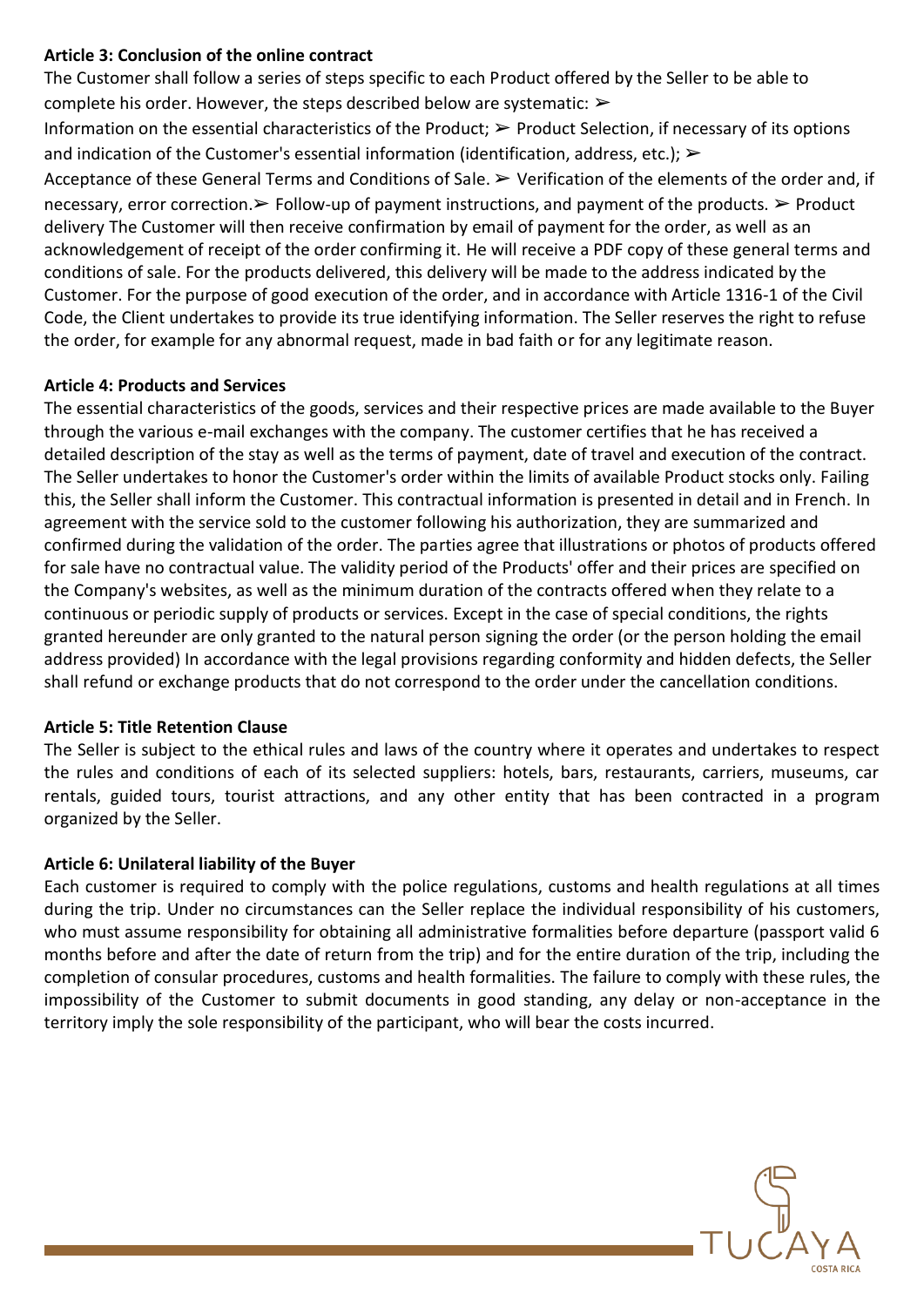### **Article 7: Terms of delivery**

The circuits will be confirmed as indicated in the sold program at the time of first payment and upon receipt of funds in the bank account of the receiving agency. Changes of hotels or services may occur at the time of booking for hotels, it is understood that this will be done on the same categories or levels of services depending on the availability of suppliers with the prior agreement of the Buyer. In the event of failure of a service provider's service during the performance of a sold service (hotels, restaurants or activities), the Seller undertakes to replace the services with a type of hotel or services for equivalent product or the Seller then reimburses the non-replaced service (hotels, restaurants or activities).

### **Article 8: Availability and presentation**

Orders will be processed within the limits of availability and or subject to stocks available from the suppliers. In the event of unavailability of a service provider for the chosen period, the Customer will be immediately informed of the availability of confirmation of the stay and this service may be cancelled and replaced. In the event of unavailability, the Customer may then request a credit note for the amount of the service or its refund according to the cancellation conditions.

#### **Article 9: Payment**

Payment is due immediately upon order, including for pre-order products. The Customer may pay by credit card or bank check. Cards issued by banks domiciled outside Costa Rica must be international bank cards (Mastercard or Visa). Secure online payment by credit card is made by our payment provider. The information transmitted is encrypted according to the rules of the art and cannot be read during transport to the Banco Nacional de Costa Rica's network. Once the payment has been initiated by the Customer, the transaction is immediately debited after verification of the information. By providing his bank details at the time of sale, the Customer authorizes the Seller to charge his card for the amount relating to the price indicated. The Customer confirms that he is the legal holder of the card to be debited and that he is legally entitled to use it. In the event of an error, or if it is impossible to charge the card, the Sale is immediately cancelled by operation of law and the order cancelled.

### **Article 10: Conditions and deadlines for cancellation.**

◊ The reservation guarantee for the stay, which represents 10% of the total amount of the stay, is not refundable ◊ Whatever the cause, any delay in payment in relation to the scheduled dates may automatically lead to the cancellation of the services. ◊ Any cancellation must be notified in writing. ◊ For any cancellation will be applied the following cancellation charges:

Complete cancellation of the stay for one person or for the whole group:

| <b>Moment of cancellation</b>            | <b>Cancellation charges</b>             |
|------------------------------------------|-----------------------------------------|
| After recieving payment                  | 10% of the price of the stay per person |
| From 60 to 45 days before day of arrival | 15% of the price of the service         |
| From 44 to 25 days before day of arrival | 30% of the price of the service         |
| From 24 to 16 days before day of arrival | 50 % of the price of the service        |
| 15 days before day of arrival            | 100 % of the price of the service       |

\* Attention: according to the more restrictive policies of some service providers, we reserve the right to modify this schedule with written information sent in advance to the client.

◊ The final rooming-list must be delivered at the latest **45 days** before the clients' arrival.



#### **Article 11: Guarantees**